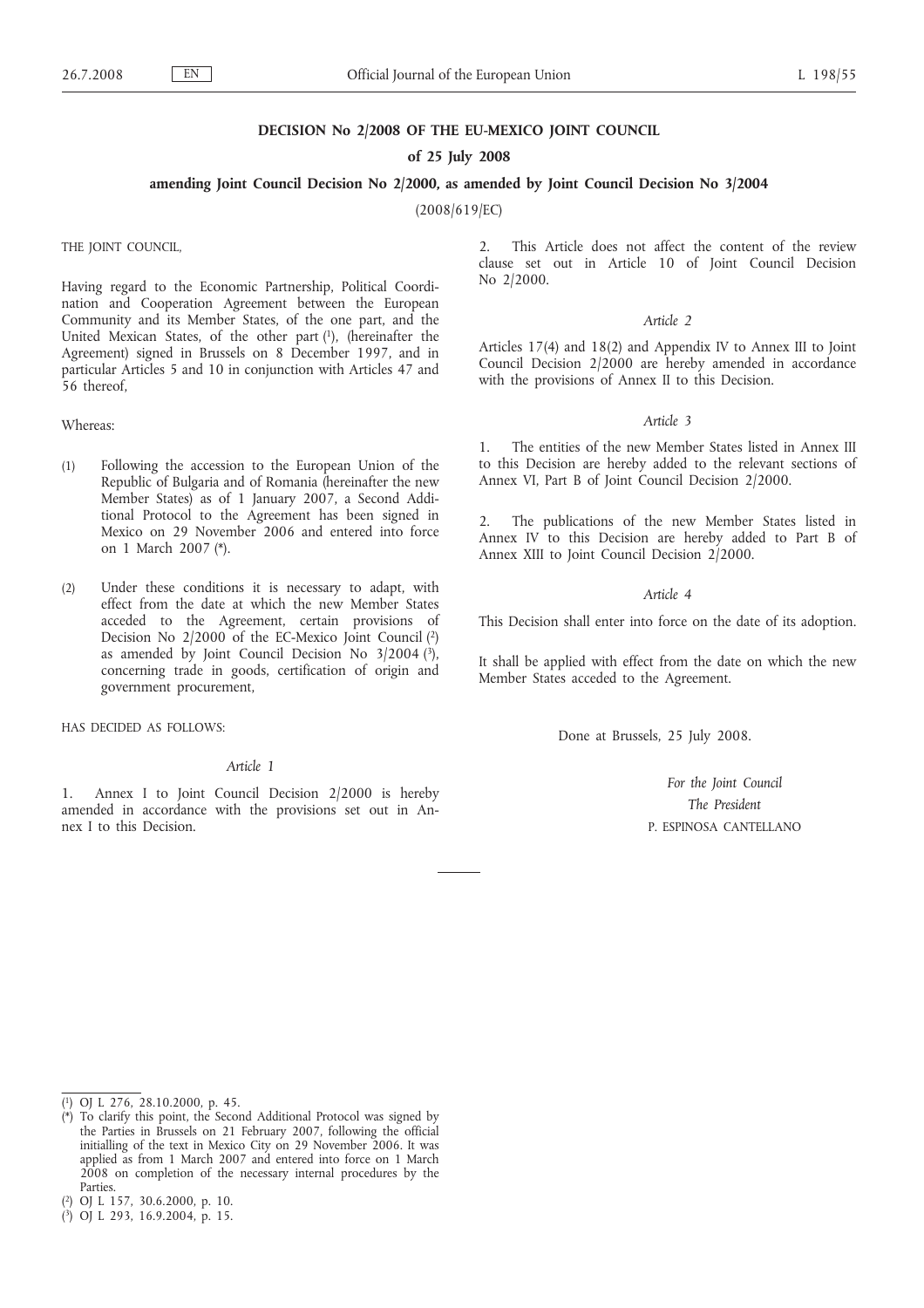# *ANNEX I*

# **Tariff elimination schedule of the Community**

| CN code<br>Description |                                      | Quantity of the annual<br>tariff quota | Tariff quota duty rate |  |
|------------------------|--------------------------------------|----------------------------------------|------------------------|--|
| 08030019               | Bananas, fresh (excluding plantains) | 2 000 tonnes $(*)$                     | 70 EUR/tonne           |  |

(\*) This annual tariff quota shall be open from 1 January to 31 December of each calendar year. However, it will be applied for the first time from the third day after the publication of this Decision in the Official Journ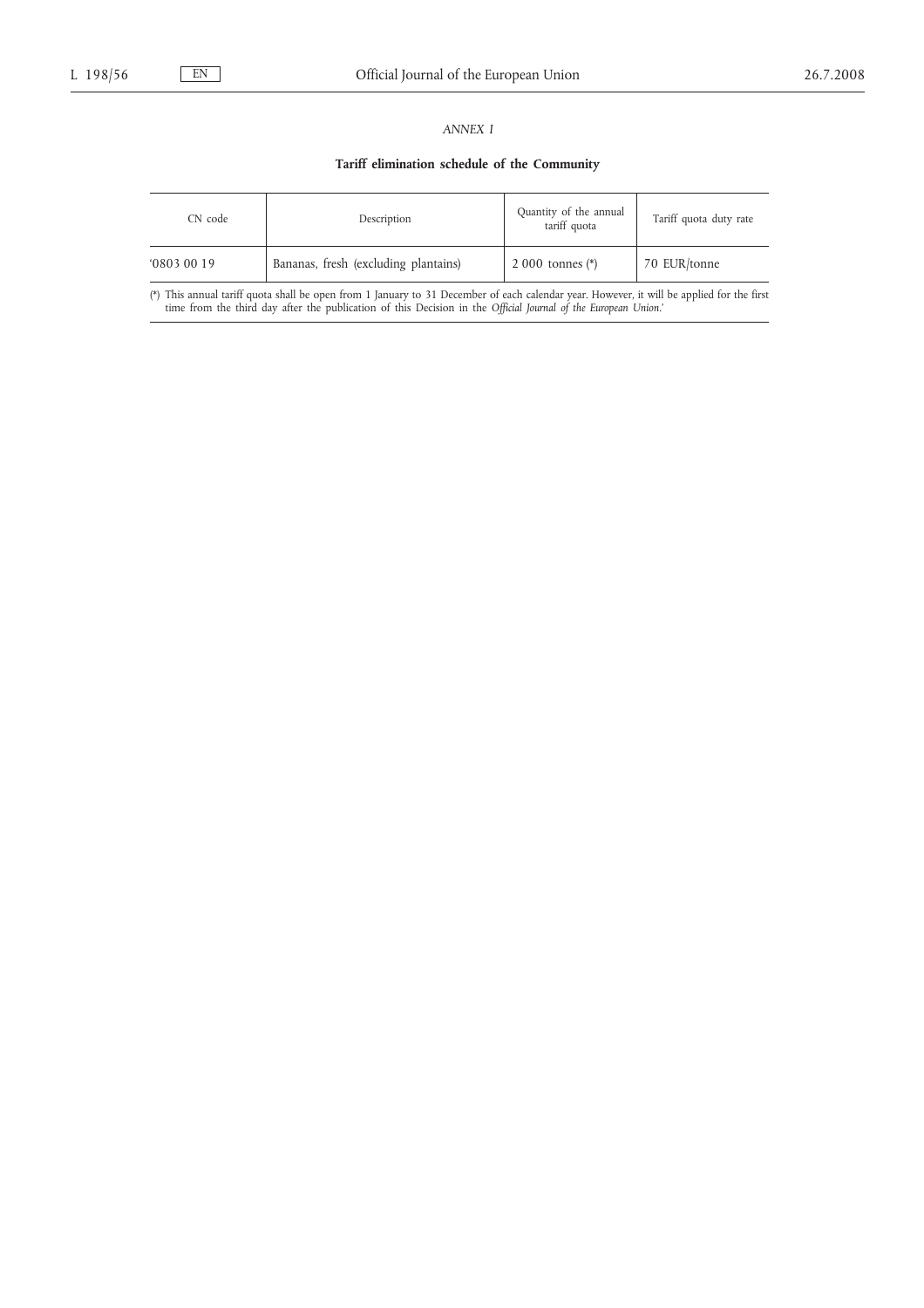# *ANNEX II*

## **New language versions of administrative remarks and 'invoice declaration' contained in Annex III to Decision No 2/2000**

1. Article 17(4) of Annex III to Decision No 2/2000 is hereby amended as follows:

- '4. Movement certificates EUR.1 issued retrospectively must be endorsed with one of the following phrases:
- BG "ИЗДАДЕН ВПОСЛЕДСТВИЕ"
- ES "EXPEDIDO A POSTERIORI"
- CS "VYSTAVENO DODATEČNĚ"
- DA "UDSTEDT EFTERFØLGENDE"
- DE "NACHTRÄGLICH AUSGESTELLT"
- ET "TAGANTJÄRELE VÄLJA ANTUD"
- EL "ΕΚΔΟΘΕΝ ΕΚ ΤΩΝ ΥΣΤΕΡΩΝ"
- EN "ISSUED RETROSPECTIVELY"
- FR "DÉLIVRÉ A POSTERIORI"
- IT "RILASCIATO A POSTERIORI"
- LV "IZSNIEGTS RETROSPEKTĪVI"
- LT "RETROSPEKTYVUSIS IŠDAVIMAS"
- HU "KIADVA VISSZAMENŐLEGES HATÁLLYAL"
- MT "MAĦRUĠ RETROSPETTIVAMENT"
- NL "AFGEGEVEN A POSTERIORI"
- PL "WYSTAWIONE RETROSPEKTYWNIE"
- PT "EMITIDO A POSTERIORI"
- RO "EMIS A POSTERIORI"
- SK "VYDANÉ DODATOČNE"
- SL "IZDANO NAKNADNO"
- FI "ANNETTU JÄLKIKÄTEEN"
- SV "UTFÄRDAT I EFTERHAND".'
- 2. Article 18(2) of Annex III to Decision No 2/2000 is hereby amended as follows:
	- '2. The duplicate issued in this procedure shall be endorsed with one of the following words:
	- BG "ДУБЛИКАТ"
	- ES "DUPLICADO"
	- CS "DUPLIKÁT"
	- DA "DUPLIKAT"
	- DE "DUPLIKAT"
	- ET "DUPLIKAAT"
	- EL "ΑΝΤΙΓΡΑΦΟ"
	- EN "DUPLICATE"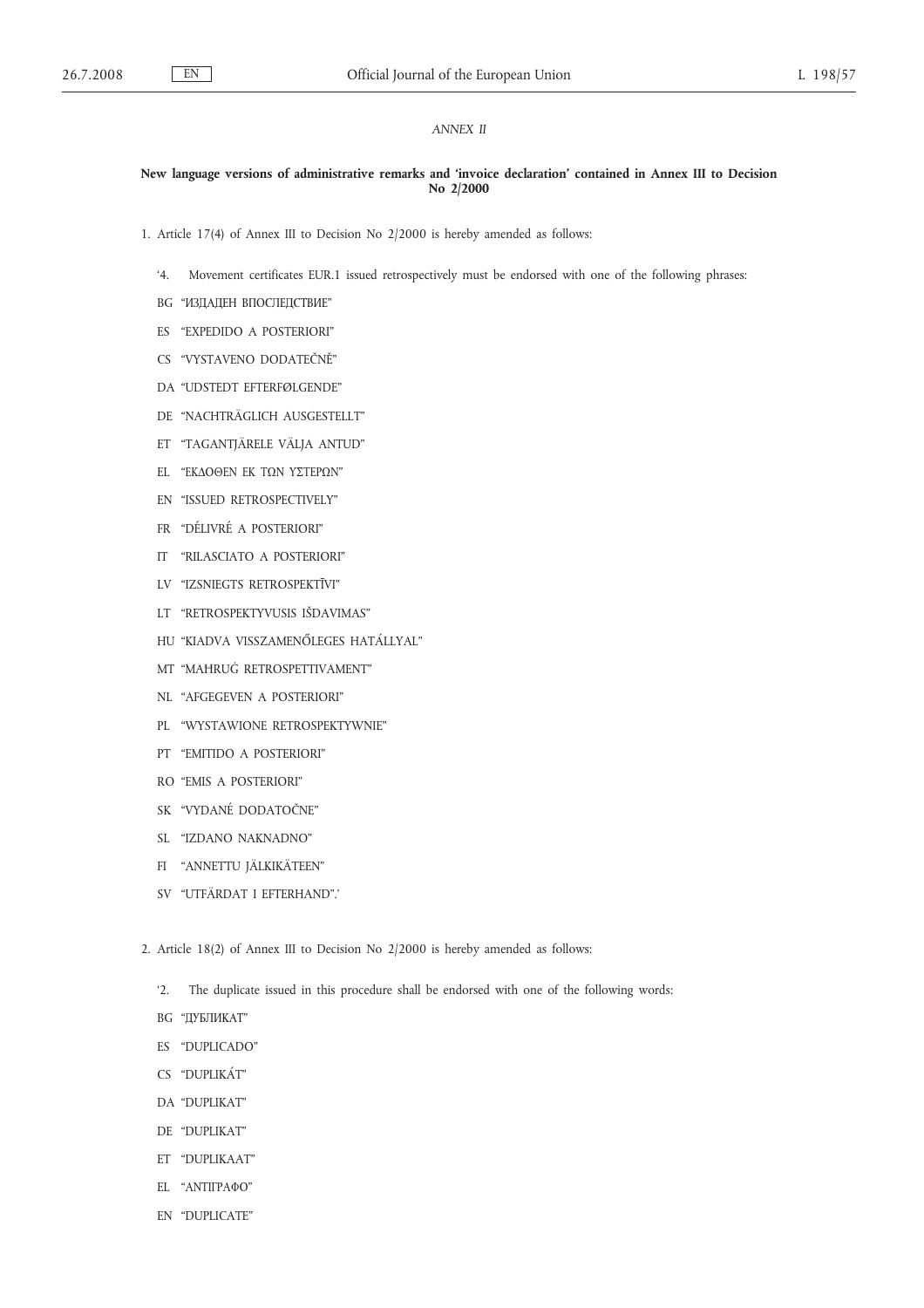- FR "DUPLICATA"
- IT "DUPLICATO"
- LV "DUBLIKĀTS"
- LT "DUBLIKATAS"
- HU "MÁSODLAT"
- MT "DUPLIKAT"
- NL "DUPLICAAT"
- PL "DUPLIKAT"
- PT "SEGUNDA VIA"
- RO "DUPLICAT"
- SK "DUPLIKÁT"
- SL "DVOJNIK"
- FI "KAKSOISKAPPALE"
- SV "DUPLIKAT".'
- 3. The following is hereby added to Appendix IV of Annex III to Decision No 2/2000:

### 'Bulgarian version

Износителят на продуктите, обхванати от този документ (митническо разрешение № … или разрешение на компетентен държавен орган ( 1)) декларира, че освен където ясно е отбелязано друго, тези продукти са с … ( 2) преференциален произход.

# Romanian version

 $\overline{\phantom{a}}$ 

Exportatorul produselor ce fac obiectul acestui document (autorizația vamală sau a autorității guvernamentale competente nr. ... (1)) declară că, exceptând cazul în care în mod expres este indicat altfel, aceste produse sunt de origine preferențială ... (2).

- ( 1) When the invoice declaration is made out by an approved exporter within the meaning of Article 21 of this Annex, the authorisation number of the approved exporter must be entered in this space. When the invoice declaration is not made out by an approved exporter, the words in brackets shall be omitted or the space left blank.
- ( 2) Origin of products to be indicated. When the invoice declaration relates in whole or in part, to products originating in Ceuta and Melilla within the meaning of Article 37 of this Annex, the exporter must clearly indicate them in the document on which the declaration is made out by means of the symbol "CM".'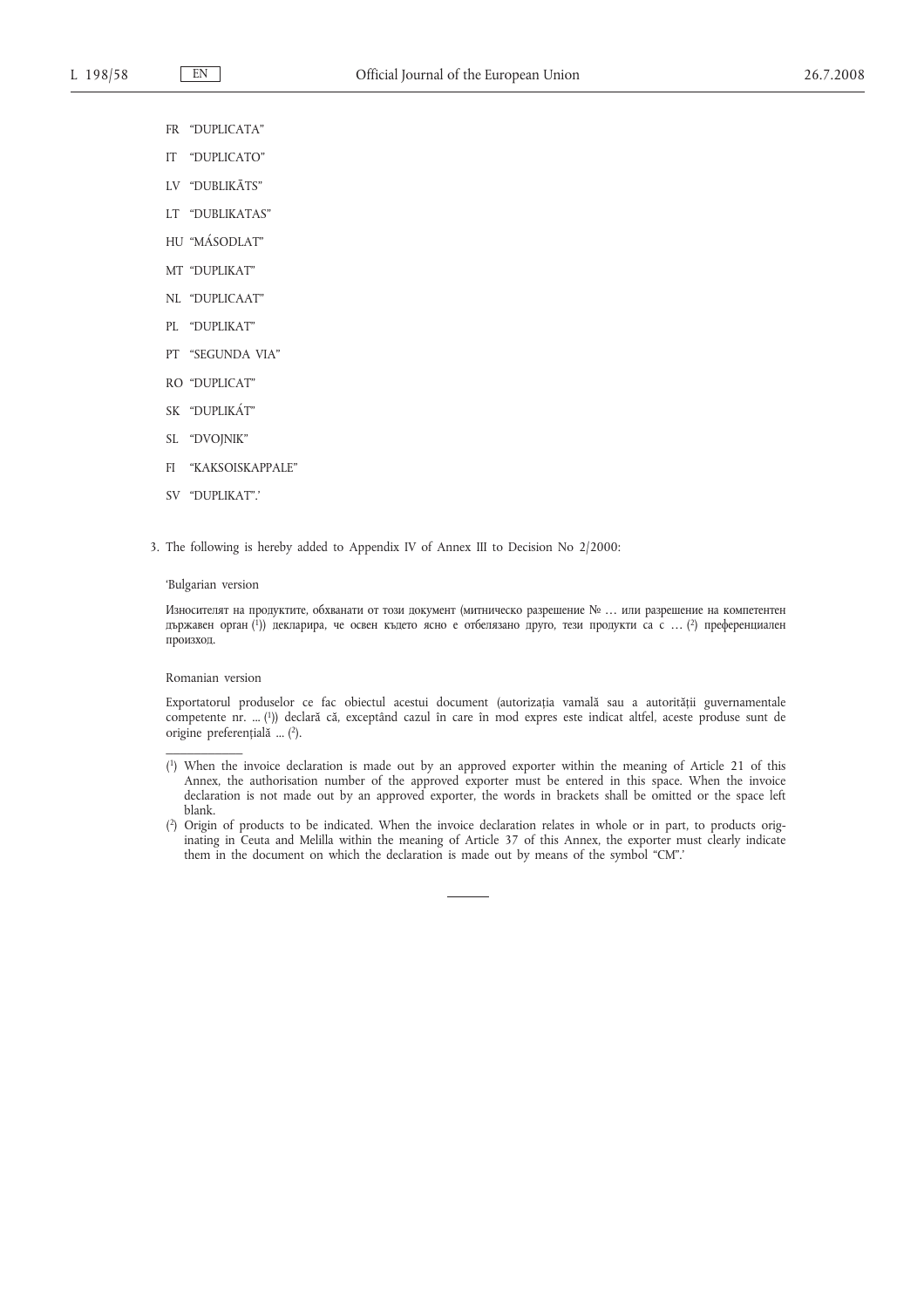# *ANNEX III*

#### CENTRAL GOVERNMENTAL ENTITIES

1. The following central governmental entities are hereby added to Annex VI, Part B, Section 1 of Decision No 2/2000:

## **'AA – Republic of Bulgaria**

- 1. Министерство на външните работи (Ministry of Foreign Affairs)
- 2. Министерство на вътрешните работи (Ministry of the Interior)
- 3. Министерство на държавната администрация и административната реформа (Ministry of State Administration and Administrative Reform)
- 4. Министерство на извънредните ситуации (Ministry of Еmergency situations)
- 5. Министерство на земеделието и храните (Ministry of Agriculture and Food)
- 6. Министерство на здравеопазването (Ministry of Health)
- 7. Министерство на икономиката и енергетиката (Ministry of Economy and Energy)
- 8. Министерство на културата (Ministry of Culture)
- 9. Министерство на образованието и науката (Ministry of Education and Science)
- 10. Министерство на околната среда и водите (Ministry of Environment and Water)
- 11. Министерство на отбраната (Ministry of Defence (1))
- 12. Министерство на правосъдието (Ministry of Justice)
- 13. Министерство на регионалното развитие и благоустройството (Ministry of Regional Development and Public Works)
- 14. Министерство на транспорта (Ministry of Transport)
- 15. Министерство на труда и социалната политика (Ministry of Labour and Social Policy)
- 16. Министерство на финансите (Ministry of Finance)

### **AB – Romania**

- 1. Ministerul Afacerilor Externe (Ministry of Foreign Affairs)
- 2. Ministerul Integrării Europene (Ministry of European Integration)
- 3. Ministerul Finanțelor Publice (Ministry of Public Finance)
- 4. Ministerul Justiției (Ministry of Justice)
- 5. Ministerul Apărării Naționale (Ministry of National Defence (1))
- 6. Ministerul Administrației și Internelor (Ministry of Administration and Interior)
- 7. Ministerul Muncii, Solidarității Sociale și Familiei (Ministry of Labour, Social Solidarity and Family)
- 8. Ministerul Economiei și Comerțului (Ministry of Economy and Commerce)
- 9. Ministerul Agriculturii, Pădurii și Dezvoltării Rurale (Ministry of Agriculture, Forest and Rural Development)
- 10. Ministerul Transporturilor, Construcțiilor și Turismului (Ministry of Transport, Constructions and Tourism)
- 11. Ministerul Educației și Cercetării (Ministry of Education and Research)
- 12. Ministerul Sănătății (Ministry of Health)
- 13. Ministerul Culturii și Cultelor (Ministry of Culture and Religious Affairs)
- 14. Ministerul Comunicațiilor și Tehnologiei Informațiilor (Ministry of Communications and Information Technology)
- 15. Ministerul Mediului și Gospodăririi Apelor (Ministry of Environment and Water Management)
- 16. Ministerul Public (Public Ministry)

 $\overline{\phantom{a}}$  , where  $\overline{\phantom{a}}$ 

<sup>(</sup> 1) Only non-warlike materials listed in Annex VII, Part B.'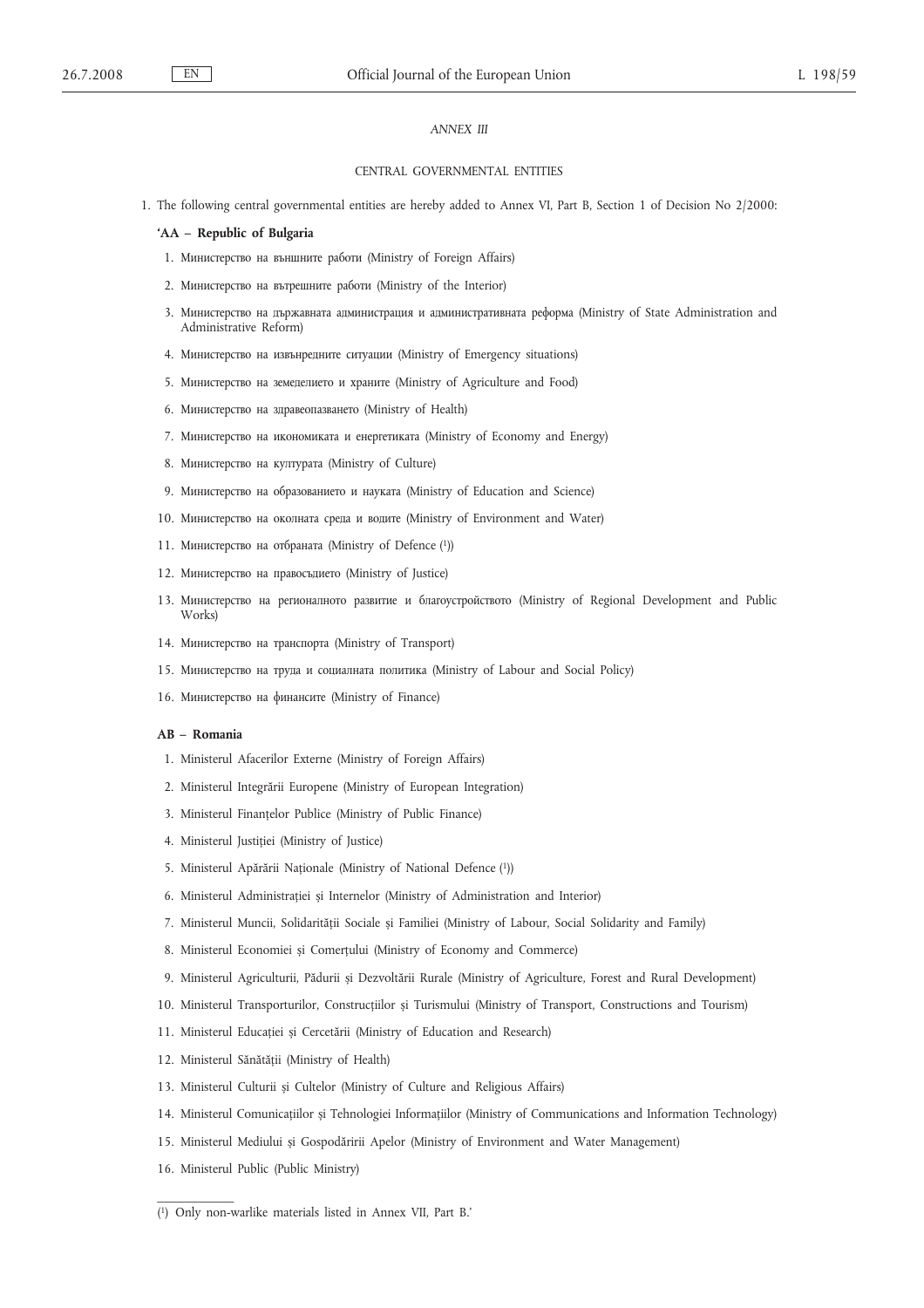- 2. The following bodies and categories of bodies referred to in Annexes I, II, VII, VIII and IX to Directive 93/38/EEC are hereby added to the Attachment to Annex VI, Part B, Section 2, to Decision No 2/2000:
	- (a) Annex I

#### '**PRODUCTION, TRANSPORT OR DISTRIBUTION OF DRINKING WATER**':

'REPUBLIC OF BULGARIA

- "ВИК Батак" ЕООД (Water Supply and Sewerage Batak EOOD), Batak
- "ВиК Белово" ЕООД (Water Supply and Sewerage, Belovo EOOD), Belovo
- "Водоснабдяване и канализация Берковица" ЕООД (Water Supply and Sewerage Berkovitsa EOOD), Berkovitsa
- "Водоснабдяване и канализация" ЕООД (Water Supply and Sewerage Blagoevgrad EOOD), Blagoevgrad
- "ВиК Бебреш" ЕООД (Water Supply and Sewerage Bebresh EOOD), Botevgrad
- "Инфрастрой" ЕООД (Infrastroi EOOD), Bratsigovo
- "Водоснабдяване" ЕООД (Water Supply EOOD), Breznik
- "Водоснабдяване и канализация" ЕАД (Water Supply and Sewerage EAD), Burgas
- "Бързийска вода" ЕООД (Barzia Water EOOD), Barzia
- "Водоснабдяване и канализация" ООД (Water Supply and Sewerage OOD), Varna
- "ВиК-Златни пясъци" ООД (Water Supply and Sewerage Zlatni Pyasatsi OOD), Varna
- "Водоснабдяване и канализация Йовковци" ООД (Water Supply and Sewerage Yovkovtsi OOD), Veliko Turnovo
- "Водоснабдяване, канализация и териториален водоинженеринг" ЕООД, (Water Supply, Sewerage and Territorial Water Engineering EOOD), Velingrad
- "ВИК" ЕООД (Water Supply and Sewerage EOOD), Vidin
- "Водоснабдяване и канализация" ООД (Water Supply and Sewerage OOD), Vratsa
- "ВИК" ООД (Water Supply and Sewerage OOD), Gabrovo
- "ВИК" ООД (Water Supply and Sewerage OOD), Dimitrovgrad
- "Водоснабдяване и канализация" ЕООД (Water Supply and Sewerage EOOD), Dobrich
- "Водоснабдяване и канализация Дупница" ЕООД (Water Supply and Sewerage Dupnitsa EOOD), Dupnitsa
- "Водоснабдяване и канализация" ООД (Water Supply and Sewerage OOD), Isperih
- "ВИК Кресна" ЕООД (Water Supply and Sewerage Kresna EOOD), Kresna
- "Меден кладенец" ЕООД (Meden Kladenets EOOD), Kubrat
- "ВИК" ООД (Water Supply and Sewerage OOD), Kurdzhali
- "Водоснабдяване и канализация" ООД (Water Supply and Sewerage OOD), Kyustendil
- "Водоснабдяване и канализация" ООД (Water Supply and Sewerage OOD), Lovech
- "ВиК Стримон" ЕООД (Water Supply and Sewerage Strimon EOOD), Mikrevo
- "Водоснабдяване и канализация" ООД (Water Supply and Sewerage OOD), Montana
- "Водоснабдяване и канализация П" ЕООД (Water Supply and Sewerage P EOOD), Panagyurishte
- "Водоснабдяване и канализация" ООД (Water Supply and Sewerage OOD), Pernik
- "ВИК" ЕООД (Water Supply and Sewerage EOOD), Petrich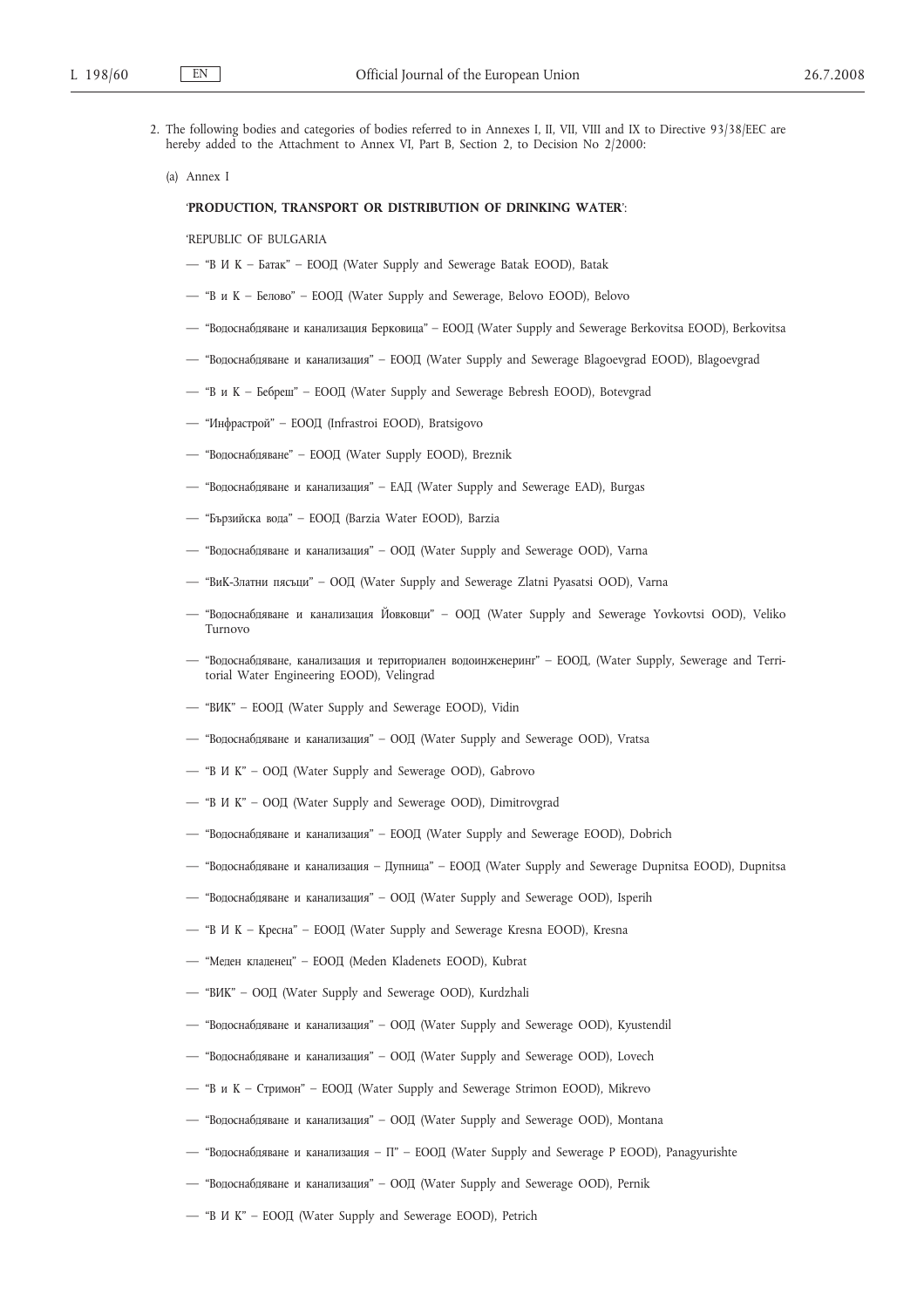| - "Водоснабдяване, канализация и строителство" - ЕООД (Water Supply, Sewerage and Construction EOOD), |  |  |  |  |  |  |
|-------------------------------------------------------------------------------------------------------|--|--|--|--|--|--|
| Peshtera                                                                                              |  |  |  |  |  |  |

- "Водоснабдяване и канализация" ЕООД (Water Supply and Sewerage EOOD), Pleven
- "Водоснабдяване и канализация" ЕООД (Water Supply and Sewerage EOOD), Plovdiv
- "Водоснабдяване–Дунав" ЕООД (Water Supply Danube EOOD), Razgrad
- "ВКТВ" ЕООД (Water Supply, Sewerage and Territorial Water Engineering EOOD), Rakitovo
- "Водоснабдяване и канализация" ООД (Water Supply and Sewerage OOD), Ruse
- "УВЕКС" ЕООД (UVEKS EOOD), Sandanski
- "Водоснабдяване и канализация" ЕАД (Water Supply and Sewerage EAD), Svishtov
- "Бяла" ЕООД (Byala EOOD), Sevlievo
- "Водоснабдяване и канализация" ООД (Water Supply and Sewerage OOD), Silistra
- "ВиК" ООД (Water Supply and Sewerage OOD), Sliven
- "Водоснабдяване и канализация" ЕООД (Water Supply and Sewerage EOOD), Smolyan
- "Софийска вода" АД (Sofia Water AD), Sofia
- "Водоснабдяване и канализация" ЕООД (Water Supply and Sewerage EOOD), Sofia
- "Стамболово" ЕООД (Stambolovo EOOD), Stambolovo
- "Водоснабдяване и канализация" ЕООД (Water Supply and Sewerage EOOD), Stara Zagora
- "Водоснабдяване и канализация-С" ЕООД (Water Supply and Sewerage S EOOD), Strelcha
- "Водоснабдяване и канализация Тетевен" ЕООД (Water Supply and Sewerage Teteven EOOD), Teteven
- "ВиК Стенето" ЕООД (Water Supply and Sewerage Steneto EOOD), Troyan
- "Водоснабдяване и канализация" ООД (Water Supply and Sewerage OOD), Turgovishte
- "Водоснабдяване и канализация" ЕООД (Water Supply and Sewerage EOOD), Haskovo
- "Водоснабдяване и канализация" ООД (Water Supply and Sewerage OOD), Shumen
- "Водоснабдяване и канализация" ЕООД (Water Supply and Sewerage EOOD), Yambol.

#### ROMANIA

Departamente ale autorităților locale și companii care produc, transportă și distribuie apă (departments of the local authorities and companies that produce, transport and distribute water).'

(b) Annex II

# '**PRODUCTION, TRANSPORT OR DISTRIBUTION OF ELECTRICITY**':

#### 'REPUBLIC OF BULGARIA

Лица, които притежават лицензия за производство, пренос, разпределение, обществена доставка или обществено снабдяване с електрическа енергия в съответствие с чл. 39, ал. 1 от Закона за енергетиката (обн., ДВ, бр. 107 от 9.12.2003 г.) (Entities licensed for production, transport, distribution, public delivery or public supply of electricity pursuant to Article 39(1) of the Law on Energy (published in State Gazette No 107/9.12.2003)).

#### ROMANIA

- "Societatea Comercială de Producere a Energiei Electrice Hidroelectrica SA București" (Commercial Company for Electric Power Production Hidroelectrica – SA București)
- "Societatea Națională Nuclearelectrica SA" (National Company Nuclaerectrica SA)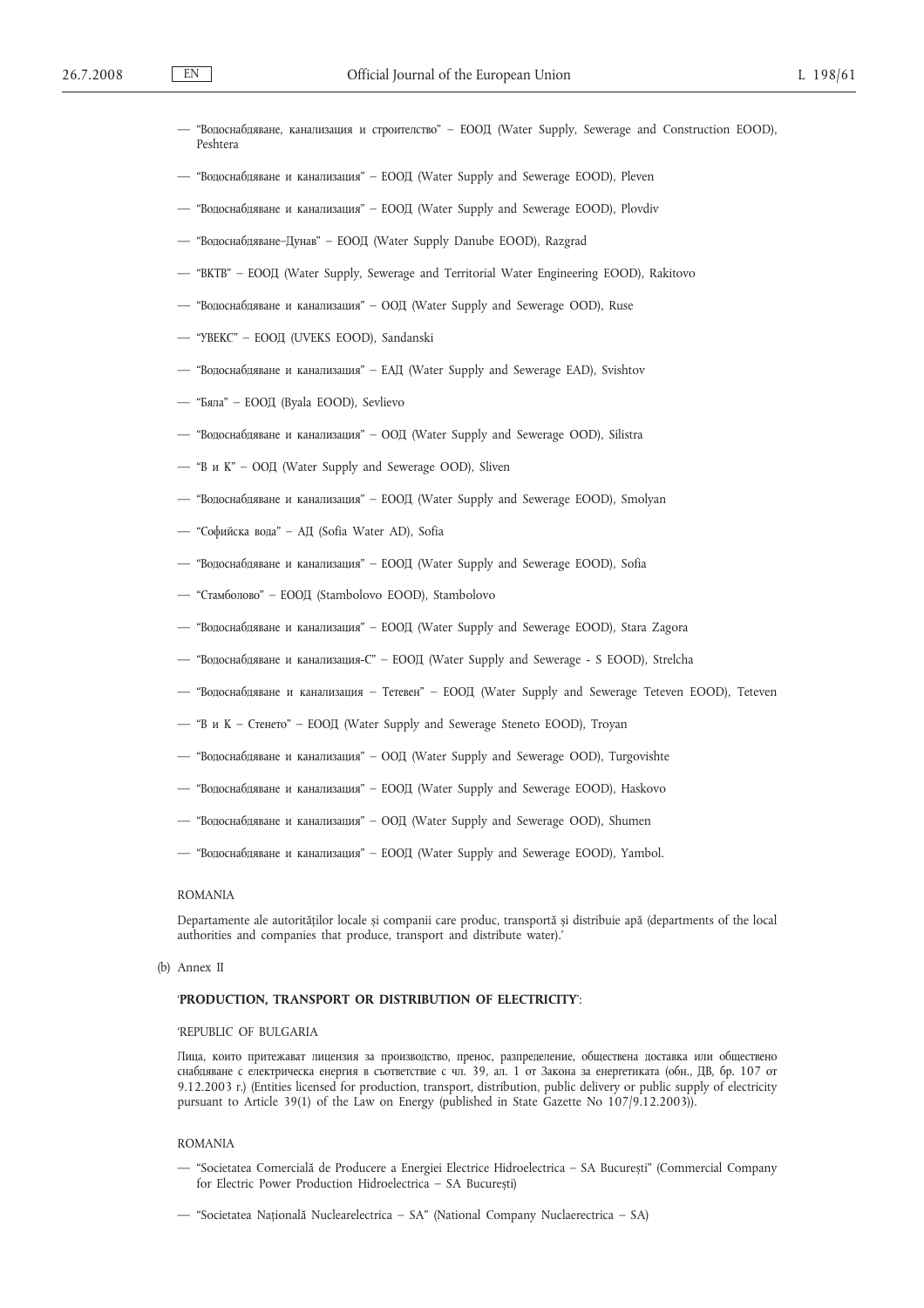- "Societatea Comercială de Producere a Energiei Electrice și Termice Termoelectrica SA" (Commercial Company for Electric Power and Thermal Energy Production Termoelectrica SA)
- "S.C. Electrocentrale Deva SA" (SC Power Stations Deva SA)
- "S.C. Electrocentrale București SA" (SC Power Stations Bucharest SA)
- "S.C. Electrocentrale Galați SA" (SC Power Stations Galati SA)
- "S.C. Electrocentrale Termoelectrica SA" (SC Power Stations Termoelectrica SA)
- "Societatea Comercială Complexul Energetic Rovinari" (Commercial Company Rovinari Energy Complex)
- "Societatea Comercială Complexul Energetic Turceni" (Commercial Company Turceni Energy Complex)
- "Societatea Comercială Complexul Energetic Craiova" (Commercial Company Craiova Energy Complex)
- "Compania Națională de Transport a Energiei Electrice Transelectrica SA București" (National Power Grid Company Transelectrica SA)
- "Societatea Comercială de Distribuție și Furnizare a Energiei Electrice Electrica SA București" (Commercial Company for Electricity Distribution and Supply Electrica – SA Bucharest)
- S.C. Filiala de Distribuție și Furnizare a energiei electrice "Electrica BANAT" SA (Electricity Distribution and Supply Branch "Electrica BANAT" SA)
- S.C. Filiala de Distribuție și Furnizare a energiei electrice "Electrica DOBROGEA" SA (Electricity Distribution and Supply Branch "Electrica DOBROGEA" SA SC)
- S.C. Filiala de Distribuție și Furnizare a energiei electrice "Electrica MOLDOVA" SA (SC Electricity Distribution and Supply Branch "Electrica MOLDOVA" SA)
- S.C. Filiala de Distribuție și Furnizare a energiei electrice "Electrica MUNTENIA SUD" SA (SC Electricity Distribution and Supply Branch "Electrica MUNTENIA SUD" SA)
- S.C. Filiala de Distribuție și Furnizare a energiei electrice "Electrica MUNTENIA NORD" SA (SC Electricity Distribution and Supply Branch "Electrica MUNTENIA NORD" SA)
- S.C. Filiala de Distribuție și Furnizare a energiei electrice "Electrica OLTENIA" SA (SC Electricity Distribution and Supply Branch "Electrica OLTENIA" SA)
- S.C. Filiala de Distribuție și Furnizare a energiei electrice "Electrica TRANSILVANIA SUD" SA (SC Electricity Distribution and Supply Branch "Electrica TRANSILVANIA SUD" SA)
- S.C. Filiala de Distribuție și Furnizare a energiei electrice "Electrica TRANSILVANIA NORD" SA (SC Electricity Distribution and Supply Branch "Electrica TRANSILVANIA NORD" SA).'
- (c) Annex VII

# '**CONTRACTING ENTITIES IN THE FIELD OF URBAN RAILWAY, TRAMWAY, TROLLEYBUS OR BUS SERVICES**':

### 'REPUBLIC OF BULGARIA

- "Метрополитен" ЕАД (Metropoliten EAD), Sofia
- "Столичен електротранспорт" ЕАД (Stolichen Elektrotransport EAD), Sofia
- "Столичен автотранспорт" ЕАД (Stolichen Avtotransport EAD), Sofia
- "Бургасбус" ЕООД (Burgasbus EOOD), Burgas
- "Градски транспорт" ЕАД (Gradski Transport EAD), Varna
- "Тролейбусен транспорт" ЕООД (Troleybusen Transport EOOD), Vratsa
- "Общински пътнически транспорт" ЕООД (Obshtinski Patnicheski Transport EOOD), Gabrovo
- "Автобусен транспорт" ЕООД (Avtobusen Transport EOOD), Dobrich
- "Тролейбусен транспорт" ЕООД (Troleybusen Transport EOOD), Dobrich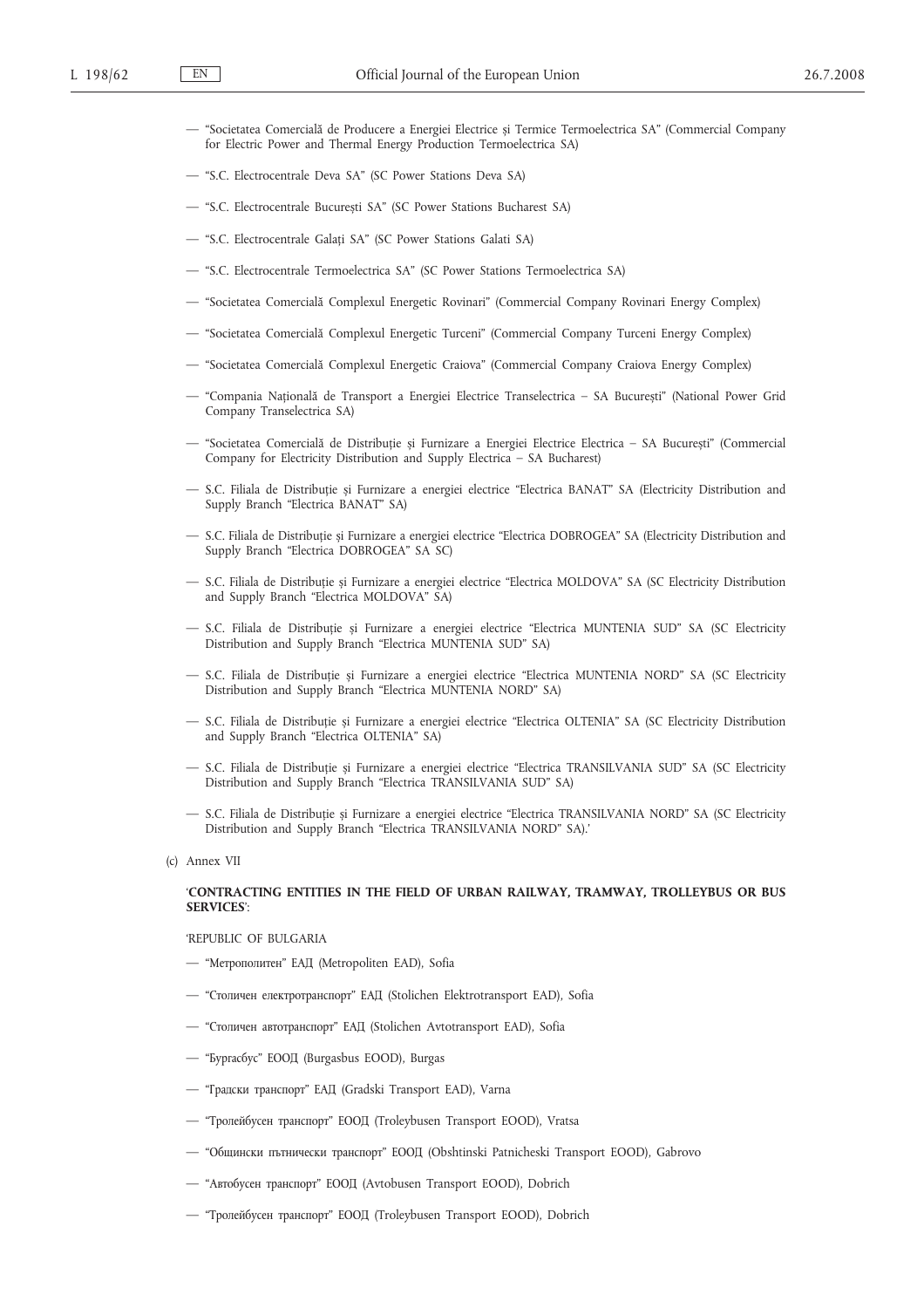- "Тролейбусен транспорт" ЕООД (Troleybusen Transport EOOD), Pasardzhik
- "Тролейбусен транспорт" ЕООД (Troleybusen Transport EOOD), Pernik
- "Автобусни превози" ЕАД (Avtobusen Prevozi EAD), Pleven
- "Тролейбусен транспорт" ЕООД (Troleybusen Transport EOOD), Pleven
- "Градски транспорт Пловдив" ЕАД (Gradski Transport Plovdiv EAD), Plovdiv
- "Градски транспорт" ЕООД (Gradski Transport EOOD), Ruse
- "Пътнически превози" ЕАД (Patnichescki Prevozi EAD), Sliven
- "Автобусни превози" ЕООД (Avtobusni Prevozi EOOD), Stara Zagora
- "Тролейбусен транспорт" ЕООД (Troleybusen Transport EOOD), Haskovo

### ROMANIA

SC Transport cu Metroul București "METROREX" SA (Bucharest Subway Transport Company "Metrorex" SA)

Regii autonome locale de transport urban de călători (local independent urban passenger transport operators).'

(d) Annex VIII

# '**CONTRACTING ENTITIES IN THE FIELD OF AIRPORT FACILITIES**':

### 'REPUBLIC OF BULGARIA

Главна дирекция "Гражданска въздухоплавателна администрация" (General Directorate "Civil Aviation Administration")

ДП "Ръководство на въздушното движение" (Government Company "Air Traffic Services")

Летищни оператори на граждански летища за обществено ползване, определени от Министерския съвет в съответствие с чл. 43, ал. 3 от Закона на гражданското въздухоплаване (обн., ДВ, бр. 94 от 1.12.1972 г.) (Airport operators of civil airports for public use determined by the Council of Ministers pursuant to Article 43(3) of the Civil Aviation Law (published in State Gazette No 94/1.12.1972).

### ROMANIA

- Compania Națională "Aeroportul Internațional Henri Coandă București" SA (National Company "International Airport Henri Coandă Bucharest" – SA)
- Societatea Națională "Aeroportul Internațional București Băneasa" SA (National Company "International Airport Bucharest – Baneasa" – SA)
- Societatea Națională "Aeroportul Internațional Constanța" SA (National Company "International Airport Constanța" – SA)
- Societatea Națională "Aeroportul Internațional Timișoara Traian Vuia" SA (National Company "International Airport Timișoara – Traian Vuia" – SA)
- Regia Autonomă "Administrația Română a Serviciilor de Trafic Aerian ROMATSA" (Autonomous Regie "Romanian Air Traffic Services Administration - ROMATSA")
- Regia Autonomă "Autoritatea Aeronautică Civilă Română" (Autonomous Regie "Romanian Civil Aviation Authority")
- Aeroporturile aflate în subordinea consiliilor locale (The airports subordinate to Local Councils):
	- Regia Autonomă Aeroportul Arad (Autonomous Regie Arad Airport)
	- Regia Autonomă Aeroportul Bacău (Autonomous Regie Bacău Airport)
	- Regia Autonomă Aeroportul Baia Mare (Autonomous Regie Baia Mare Airport)
	- Regia Autonomă Aeroportul Caransebeș (Autonomous Regie Caransebeș Airport)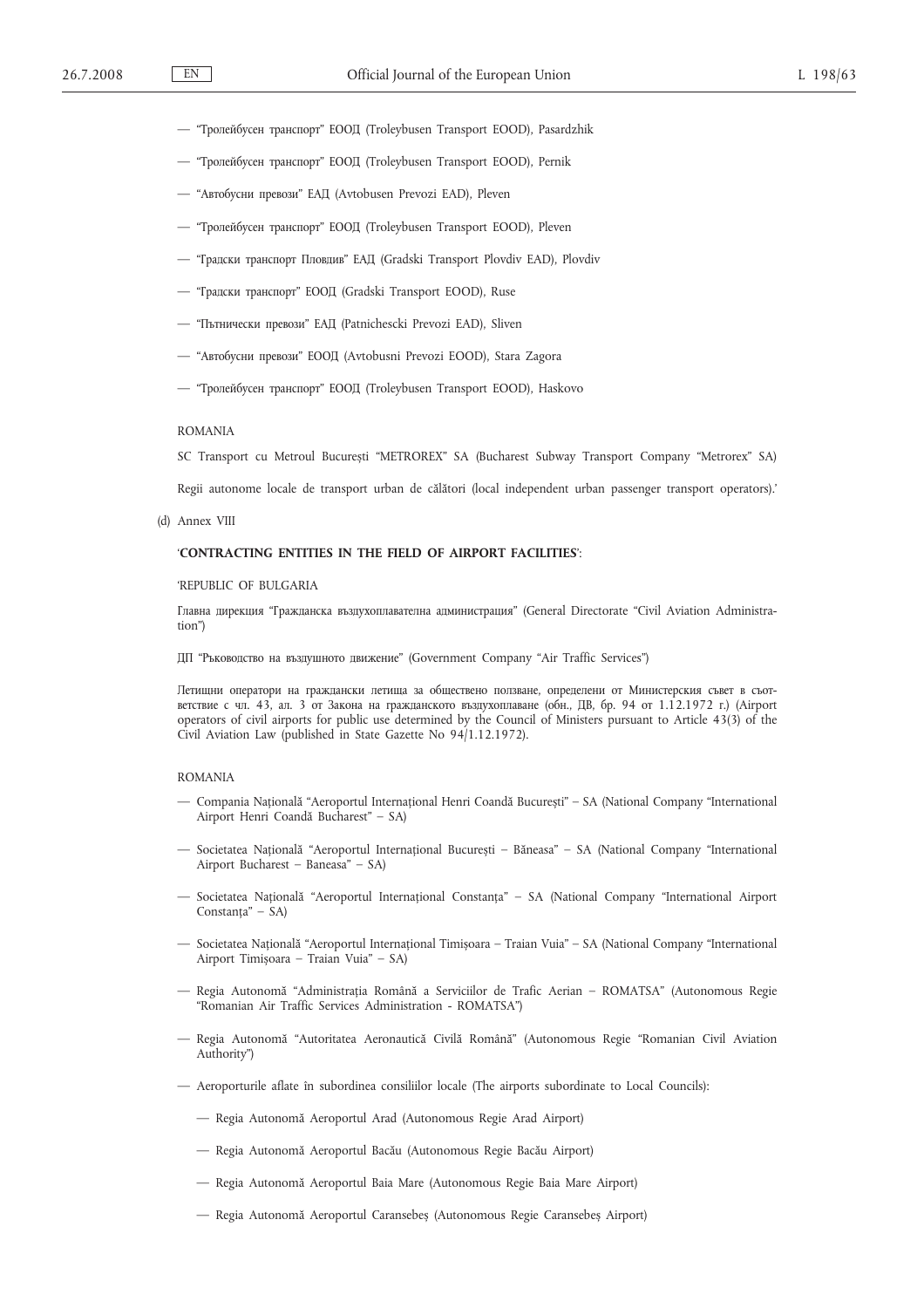- Regia Autonomă Aeroportul Cluj-Napoca (Autonomous Regie Cluj-Napoca Airport)
- Regia Autonomă Aeroportul Craiova (Autonomous Regie Craiova Airport)
- Regia Autonomă Aeroportul Iași (Autonomous Regie Iași Airport)
- Regia Autonomă Aeroportul Oradea (Autonomous Regie Oradea Airport)
- Regia Autonomă Aeroportul Satu-Mare (Autonomous Regie Satu-Mare Airport)
- Regia Autonomă Aeroportul Sibiu (Autonomous Regie Sibiu Airport)
- Regia Autonomă Aeroportul Suceava (Autonomous Regie Suceava Airport)
- Regia Autonomă Aeroportul Târgu Mureș (Autonomous Regie Târgu Mureș Airport)
- Regia Autonomă Aeroportul Tulcea (Autonomous Regie Tulcea Airport).'
- (e) Annex IX

## '**CONTRACTING ENTITIES IN THE FIELD OF MARITIME OR INLAND PORT OR OTHER TERMINAL FACILITIES**':

#### 'REPUBLIC OF BULGARIA

ДП "Пристанищна инфраструктура" (Government Company "Ports Infrastructure").

Лицата, които по силата на специални или изключителни права осъществяват експлоатация на цяло или част от пристанище за обществен транспорт с национално значение, посочено в Приложение № 1 към чл. 103а от Закона за морските пространства, вътрешните водни пътища и пристанищата на Република България (обн., ДВ, бр. 12 от 11.2.2000 г.) (Entities which on the bases of special or exclusive rights perform exploitation of ports for public transport with national importance or parts thereof, listed in Annex No 1 to Article 103a of the Law on Maritime Space, Inland Waterways and Ports of the Republic of Bulgaria (published in State Gazette No 12/11.2.2000).

Лицата, които по силата на специални или изключителни права осъществяват експлоатация на цяло или част от пристанище за обществен транспорт с регионално значение, посочено в Приложение № 2 към чл. 103а от Закона за морските пространства, вътрешните водни пътища и пристанищата на Република България (обн., ДВ, бр. 12 от 11.2.2000 r.) (Entities which on the bases of special or exclusive rights perform exploitation of ports for public transport with regional importance or parts thereof, listed in Annex No 2 to Article 103a of the Law on Maritime Space, Inland Waterways and Ports of the Republic of Bulgaria (published in State Gazette No 12/11.2.2000).

### ROMANIA

Compania Națională "Administrația Porturilor Maritime" SA Constanța (National Company "Administration of Maritime Ports" SA Constanța)

Compania Națională "Administrația Canalelor Navigabile SA" (National Company "Administration of Maritime Ports" SA Constanța)

Compania Națională de Radiocomunicații Navale "RADIONAV" SA (National Company of Naval Radiocommunications "RADIONAV" SA)

Regia Autonomă "Administrația Fluvială a Dunării de Jos" (Autonomous Regie "River Administration of Lower Danube")

Compania Națională "Administrația Porturilor Dunării Maritime" (National Company "Maritime Danube Ports Administration")

Compania Națională "Administrația Porturilor Dunării Fluviale" SA (National Company "River Danube Ports Administration")

Agenția Română de Intervenții și Salvare Navală – ARISN (Romanian Agency for Interventions and Naval Rescue – ARISN)

Porturile: Sulina, Brăila, Zimnicea și Turnul-Măgurele (Ports: Sulina, Brăila, Zimnicea and Turnul-Măgurele).'